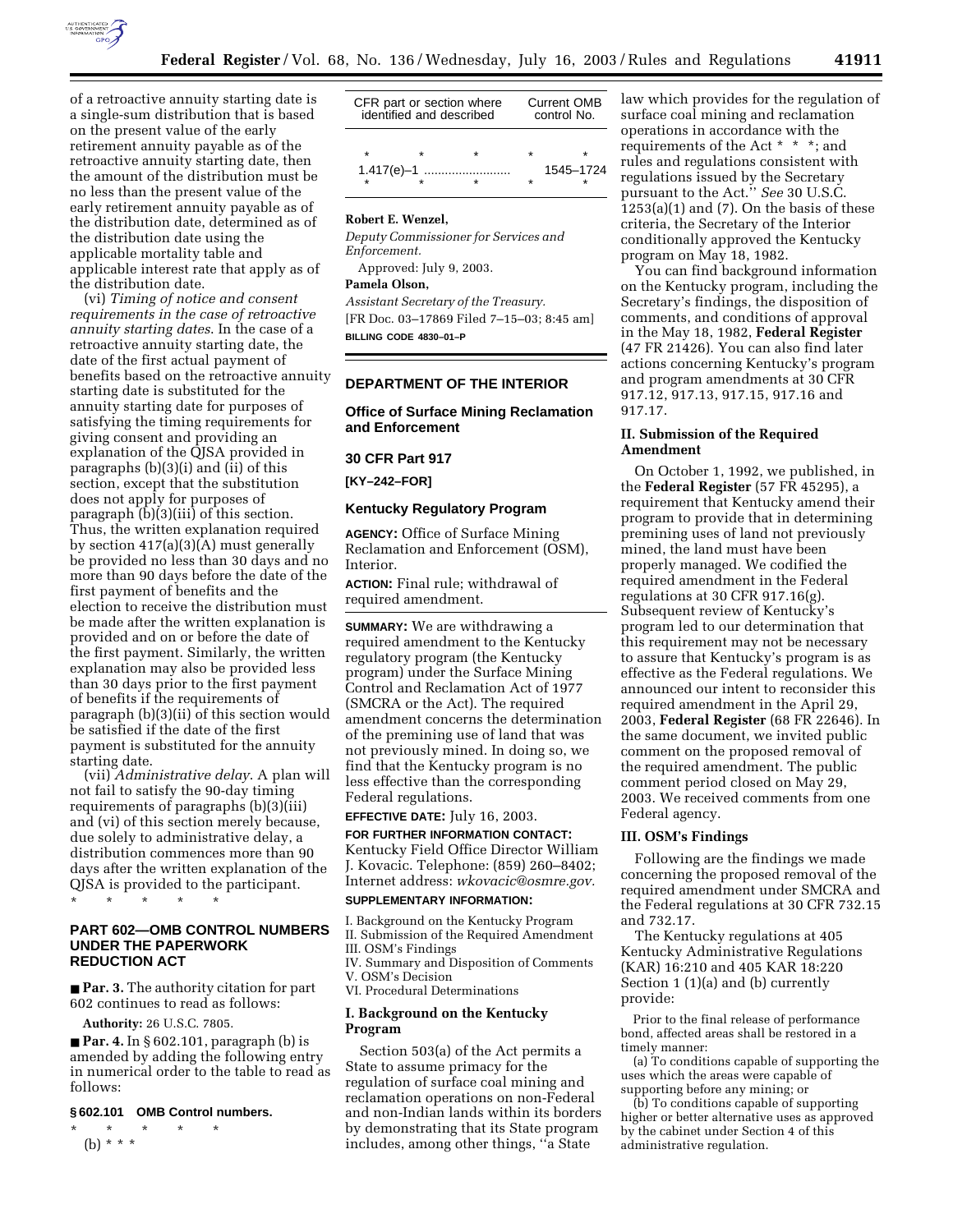These provisions are no less effective than their Federal counterparts at 30 CFR 816.133(a) and 817.133(a). The State regulations at 405 KAR 16:210 Section 2(1) states in relevant part, "the premining use of land to which the postmining land use is compared shall be those uses which the land previously supported if the land has not been previously mined.'' When Kentucky submitted this change in 1992, OSM indicated that, ''[t]his rule, while similar to the Federal rule at 30 CFR 816.133(b), fails to provide that a postmining land use must be compared to premined land which was properly managed, as set forth in the cited Federal rule''. [October 1, 1992, **Federal Register** (57 FR 45295, 45300)]. When OSM determined that the Kentucky rule was less effective, to the extent Kentucky failed to require a comparison to a premining land use that was properly managed, OSM required an amendment. The required amendment at 30 CFR 917.16(g) requires Kentucky to submit proposed revisions to its regulations to provide that in determining premining uses of land not previously mined, the land must have been properly managed.

We find, as discussed below, that the Kentucky program as it currently exists is no less effective than the Federal regulations and that the required amendment at 30 CFR 917.16(g) can be removed.

The Kentucky program, like the Federal regulations at 30 CFR 816.133(a) and 817.133(a), requires that all disturbed areas be restored in a timely manner to conditions that are capable of supporting either the uses that they were capable of supporting before any mining or any approved higher or better uses. (The Kentucky program also extends this requirement to all affected areas and does not limit it to disturbed areas.) In general, compliance with this requirement rests on a determination that the site has been restored to a condition capable of supporting the approved postmining land use. This determination consists primarily of two components: (1) Site configuration, which is addressed by the backfilling and grading regulations and is not dependent upon premining land use or management; and (2) revegetation success.

As authorized by 30 CFR 816.116 and 816.117, the Kentucky program (*see* 405 KAR 16:200/18:200 Section 5) relies primarily upon technical standards (ground cover; productivity standards; and tree and shrub stocking standards) to evaluate revegetation success for the various postmining land use categories. These technical standards for ground cover, stocking, and production are not

site specific and apply regardless of how the land was used or managed before mining. The technical standards are based on accepted management practices for the land use in question.

Further, Kentucky's rules allow the use of reference areas to evaluate revegetation success. These references must be on unmined areas and as close to the permit area as possible. Under 405 KAR 16:200/18:200 Section 7, reference areas must be managed in accordance with the regional norm for the approved postmining land use. Regional norms would not be considered improper management practices for purposes of determining whether the land has been restored to its premining capability.

For these reasons, we find that, with respect to the provision at issue in 30 CFR 917.16(g), Kentucky's program is no less stringent than SMCRA and no less effective than the Federal regulations implementing SMCRA. Therefore, we are removing the required amendment at 30 CFR 917.16(g).

## **IV. Summary and Disposition of Comments**

#### *Public Comments*

No public comments were received on this proposed action.

#### *Federal Agency Comments*

Under 30 CFR 732.17(h)(11)(i) and section 503(b) of SMCRA, on April 29, 2003, we requested comments on the proposed removal of the required amendment at 30 CFR 917.16(g). We received one Federal Agency comment. On May 14, 2003, we received a comment from the U.S. Department of Labor's Mine Safety and Health Administration (MSHA) (Administrative Record No. KY–1579). The letter indicated that upon review of the proposed removal of the required amendment, MSHA has determined that there will be no impact of concern to their office.

On June 16, 2003, the USFWS contacted the Lexington Field Office and informed them that they would have no comments.

## *Environmental Protection Agency (EPA) Concurrence and Comments*

Under 30 CFR 732.17(h)(11)(i) and (ii), we are required to get a written concurrence from EPA for those provisions of the program amendment that relate to air or water quality standards issued under the authority of the Clean Water Act (33 U.S.C. 1251 *et seq.*) or the Clean Air Act (42 U.S.C. 7401 *et seq.*). This amendment does not pertain to air or water quality standards. Therefore, we did not ask the EPA for their concurrence or comment.

## **V. OSM's Decision**

Based on the above finding, we are removing the required amendment to Kentucky's program relating to the determination of premining uses of land not previously mined having to be properly managed.

To implement this decision, we are amending the Federal regulations at 30 CFR part 917, which codify decisions concerning the Kentucky program. We find that good cause exists under 5 U.S.C. 553(d)(3) to make this final rule effective immediately. Section 503(a) of SMCRA requires that the State's program demonstrate that the State has the capability of carrying out the provisions of the Act and meeting its purposes. Making this regulation effective immediately will expedite that process. SMCRA requires consistency of State and Federal standards.

### **VI. Procedural Determinations**

#### *Executive Order 12630—Takings*

This rule does not have takings implications. This determination is based on the analysis performed for the counterpart Federal regulation.

## *Executive Order 12866—Regulatory Planning and Review*

This rule is exempted from review by the Office of Management and Budget (OMB) under Executive Order 12866.

## *Executive Order 12988—Civil Justice Reform*

The Department of the Interior has conducted the reviews required by section 3 of Executive Order 12988 and has determined that this rule meets the applicable standards of subsections (a) and (b) of that section. However, these standards are not applicable to the actual language of State regulatory programs and program amendments because each program is drafted and promulgated by a specific State, not by OSM. Under sections 503 and 505 of SMCRA (30 U.S.C. 1253 and 1255) and the Federal regulations at 30 CFR 730.11, 732.15, and 732.17(h)(10), decisions on proposed State regulatory programs and program amendments submitted by the States must be based solely on a determination of whether the submittal is consistent with SMCRA and its implementing Federal regulations and whether the other requirements of 30 CFR parts 730, 731, and 732 have been met.

#### *Executive Order 13132—Federalism*

This rule does not have Federalism implications. SMCRA delineates the